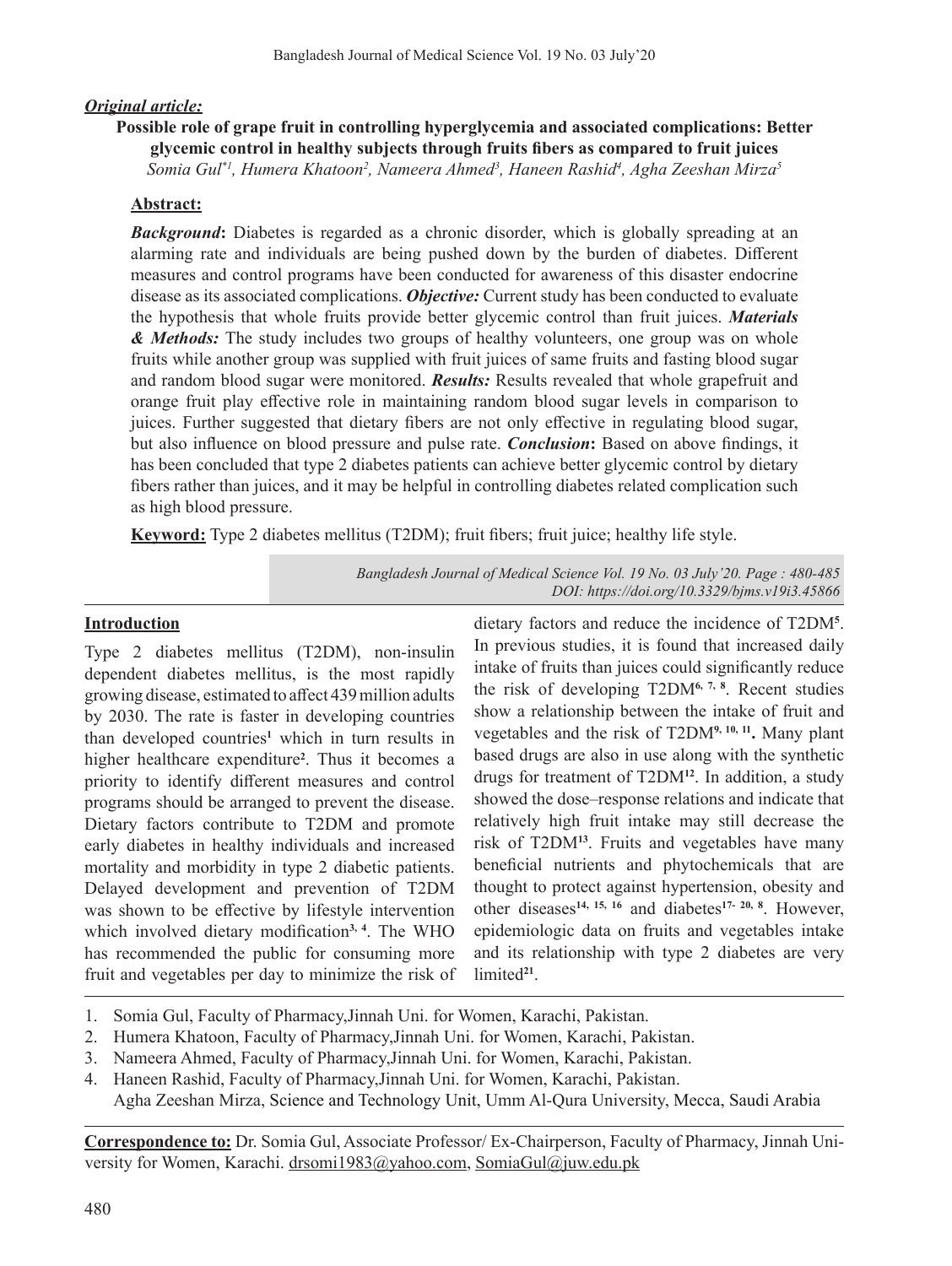Multiple biological mechanisms are likely to be accountable for the favorable effects of fruits and vegetables on diabetes risk. High fiber content with low glycemic load may be one of the reason or rich amounts of plant proteins, antioxidants, vitamins, magnesium, potassium, and other individual phytochemicals may be useful in reducing risk of T2DM**<sup>22</sup>**. The role of fruit juices could be important and has not been well studied yet. It is found that although fruit juices may have antioxidant activity but they lack fiber, are less satiating, and tend to have high sugar content**23. Several other studies also emphasized that u**tilization of fruits as compare to juices are associated with a lower risk of diabetes, especially among women**24, 25, 26**. A meta-analysis showed that fruit juice has a borderline significant effect on reducing diastolic blood pressure, but had no effect on systolic blood pressure**27, 28**.

So, the current study has been yet another attempt to evaluate the hypothesis that whole fruits provide better glycemic control than fruit juices.

# **Methodology**

# **Selection of study subjects**

To evaluate the hypothesis that fruits provide better glycemic control than fruit juice, we performed experiment on healthy subjects (with sample size N= 60) by dividing it into two groups. One group  $(n=30)$ was treated with whole fruits while another group (n= 30) was served with fruit juice. Each group was further divided into three sub groups with respect to specific whole fruits and their respective fruit juices.

# **Fruit selection, administration and dosing schedule**

The study was conducted on three types of fruits and their respective juices i.e. Apple, Grapefruit and Orange. All apples were green in color. The weight of an apple was about 120-130 g. The frequency of apple fruit consumption was one whole fruit once a day after fasting blood sugar (FBS). One glass of green apple juice was equal to 250 mL which consume approximately 4 apples in each glass. The frequency of apple juice consumption was 250 mL once a day after FBS.

All grapefruit were yellow in color. The weight of each grapefruit was about 290-300 g. The frequency of fruit consumption was one whole fruit once a day after FBS. One glass of grapefruit juice is equal to 250 mL which consume approximately 2 grapefruits in each glass. The frequency of grapefruit juice

consumption was 250 mL once a day after FBS.

Medium sized oranges were used during the study. All were orange in color. The weight of an orange was about 165-170 g. The frequency of orange fruit consumption was one whole fruit once a day after FBS. One glass of an orange juice is equal to 250 mL which consume approximately 4 oranges in each glass. The frequency of orange juice consumption was 250 mL once a day after FBS. All the juices were in pure condition .They weren't diluted by water.

# **Study protocol**

All the study subjects were kept on 12-hours fasting one day before the study was started. On next day morning FBS of all the study participants was monitored. The participants were then administered with whole fruit or fruit juice as per their assigned group.Aftertwo hours of administration, postprandial blood sugar levels were monitored. The study subjects were also monitored for any change in systolic blood pressure (SBP), diastolic blood pressure (DBP) and pulse rate before and after treatment with fruits and fruit juices. The duration of our experiment was about 2 months and there was no follow–up period.

### **Statistical Analysis**

Data was analyzed by two-way ANOVA using SPSS version 20.0 for windows followed by Scheffe for post-hoc analysis. The results were presented as mean $\pm$ S.D, n=10, p $\leq$ 0.05 were considered to be statistically significant.

**Ethical clearance:** All procedures performed in the study involving human participants were in accordance with Helsinki declaration (1964)**<sup>29</sup>** and study was approved by the institution's ethical committee.

# **Results**

Data analyzed by two-way ANOVA  $(df= 5, 54)$ showed significant effect of treatments and time intervals ( $F=5.50$ ,  $p<0.001$ ) on blood sugar levels. However, there is non-significant difference on systolic blood pressure (F=0.990), diastolic blood pressure  $(F = 2.01)$  and pulse rate  $(F = 1.10)$  before and after treatments.

Post–hoc analysis done by Scheffe test revealed highly significant effect  $(p<0.01)$  on 2-hrs postprandial blood sugar levels when whole grapefruit treated group compared with grapefruit juice group (Table 1). However, there was no significant change in 2-hrs postprandial blood sugar levels when whole apple fruit and whole orange fruit treated groups were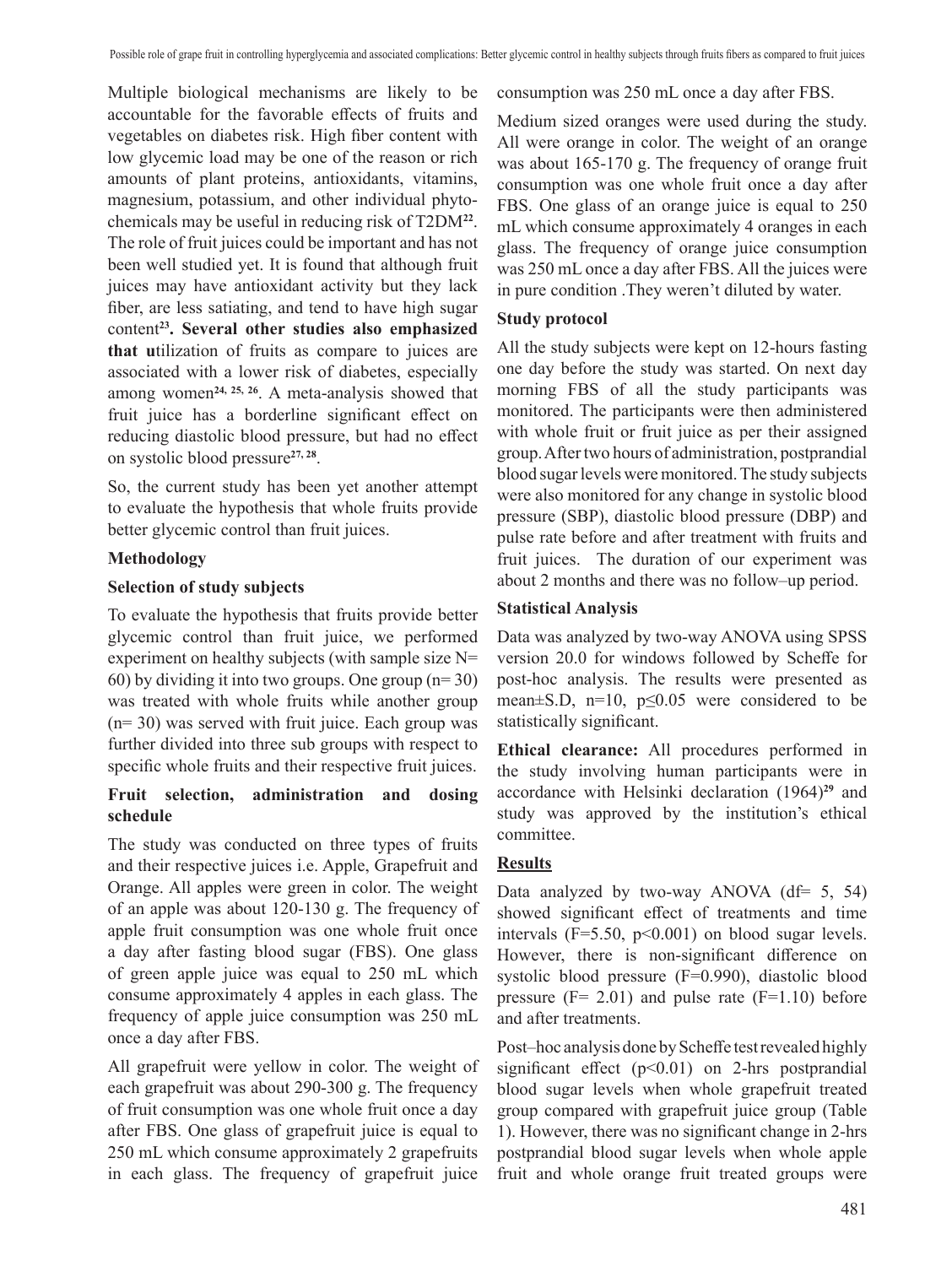|                                |                         | Treated<br>Groups                                              | Blood Sugar (mg/dl)                    |                                    | $SBP$ (mm $Hg$ ) |                  | $DBP$ (mm $Hg$ )   |                | Pulse                |                 |
|--------------------------------|-------------------------|----------------------------------------------------------------|----------------------------------------|------------------------------------|------------------|------------------|--------------------|----------------|----------------------|-----------------|
|                                |                         |                                                                | Fasting                                | $2-hrs$<br>postprandial            | Before Tx        | After Tx         | Before Tx After Tx |                | Before Tx   After Tx |                 |
| Group 1<br>$(n=30)$            | Sub-group1<br>$(n=10)$  | Whole Apple<br>fruit                                           | $104.7\pm 6.1$                         | $99.4 \pm 6.9$                     | $199.1 \pm 13.1$ | $100.4 \pm 6.2$  | $72.6 \pm 11.3$    | $74.2 \pm 7.3$ | 79.9±14.5            | $81.2 + 9.2$    |
|                                | Sub-group 2<br>$(n=10)$ | Whole<br>Grapefruit                                            | $102.4 \pm 5.4$                        | $97.6 \pm 5.9$ **                  | $102.5 \pm 16.4$ | $107.2 \pm 24.0$ | $68.2 \pm 11.6$    | $71.0 \pm 6.3$ | $78.3 \pm 10.5$      | 72.6±6.6        |
|                                | Sub-group 3<br>$(n=10)$ | Whole Orange<br>fruit                                          | $101.6 \pm 2.0$                        | $99.0 \pm 4.8$                     | $106.0 \pm 11.8$ | $102.0 \pm 9.8$  | $75.7 \pm 7.8$     | $74.5 \pm 8.1$ | $81.9 \pm 11.3$      | $82.4 \pm 10.0$ |
| Group 2<br>$(n=30)$<br>$- - -$ | Sub-group 1<br>$(n=10)$ | Apple Juice                                                    | $101.9 \pm 4.6$                        | $106.4 \pm 7.7$                    | $106.6 \pm 11.8$ | $99.9 \pm 14.5$  | $75.3 \pm 10.4$    | $68.2 \pm 9.4$ | $77.7 \pm 15.7$      | $80.0 \pm 8.9$  |
|                                | Sub-group 2<br>$(n=10)$ | Grapefruit<br>Juice                                            | $100.2 \pm 5.1$                        | $107.6 \pm 12.3$                   | $103.5 \pm 9.9$  | $103.8 \pm 6.3$  | $75.2 \pm 8.6$     | $72.5 \pm 7.2$ | $76.1 \pm 7.9$       | $76.4 \pm 6.1$  |
|                                | Sub-group 3<br>$(n=10)$ | Orange Juice<br>$\overline{\cdot}$<br>$\overline{\phantom{a}}$ | $98.10 \pm 5.3$<br>$\overline{\cdots}$ | $103.6 \pm 7.8$<br>$\sim$ 1 $\sim$ | $105.8 \pm 9.7$  | $106.0 \pm 12.4$ | $72.1 \pm 7.9$     | $75.4 \pm 6.9$ | $80.5 \pm 11.2$      | $81.5 \pm 12.0$ |

**Table 1: Effect of Treatment on Blood Sugar Levels, Blood Pressure and Pulse Rate**

Values are mean±SD, n=10. Significant difference by Scheffe test.

\*\* p≤0.01when whole Grapefruit compared with grapefruit juice following Two-way ANOVA.

compared with their respective juices treated groups. Post–hoc analysis showed that after treatment with fruit fibers and fruit juices no significant change in systolic blood pressure, diastolic blood pressure and pulse rate in whole apple fruit, whole grapefruit and whole orange fruit treated groups was observed when compared with apple juice, grapefruit juice and orange juice treated groups respectively (Table 1).

Results also showed significant decrease ( $p<0.05$ ) in 2-hrs postprandial blood sugar levels when fasting blood sugar level of whole apple fruit and whole grapefruit treated groups were compared with 2-hrs postprandial blood sugar levels of similar groups (Graph 1). However, no significant change in 2-hrs postprandial blood sugar levels was observed when compared with fasting blood sugar level in whole orange fruit treated group (Graph 1).

Results also showed non-significant change in systolic blood pressure when after treatment SBP was compared with SBP measured before treatment within the similar treatment groups (Graph 2). However, significant decrease  $(p<0.05)$  in diastolic blood pressure was observed in apple juice treated group when after treatment DBP was compared with DBP measured before treatment within the similar treatment group (Graph 3).

Post–hoc analysis showed significant decrease (p<0.05) in pulse rate in whole grapefruit treatment group when after treatment pulse rate was compared with pulse rate measured before treatment within the similar treatment group (Graph 4).

### **Discussion**

Fruits and vegetables are enriched with vitamins and minerals and also good source of dietary fibers, carbohydrate and resistant starch, all of which are required by the body to stay healthy**<sup>30</sup>**. Fibers help our body in maintaining blood sugar level by delaying gastric emptying and thus reducing the rate of absorption of macronutrients into blood**<sup>31</sup>**. Literature search showed that dietary fibers obtained from fruits and vegetable have found to be more effective in reducing the risk of developing type 2 diabetes mellitus<sup>6-11</sup>.

The results of current study revealed that whole grapefruit is very effective in maintaining 2-hrs postprandial blood sugar levels in comparison to juices (Table 1). This effect was due to delayed absorption of carbohydrate by resistant fibers**<sup>31</sup>** (Martin and Andreas 2008). These findings are in accordance with the previous study, which reported that rats fed on high resistant starch diet showed slow glucose absorption and relatively low insulinemia**<sup>32</sup>**. In contrast, intake of fruit juices results rapid rise in blood sugar in comparison to insulin release, as reflected in the results of our present study (Graph 1).

It is noticeable that dietary fibers are not only helpful in regulating blood sugar, but also showed change (insignificant) in systolic blood pressure (Graph 2). Decrease in pulse rate in whole grapefruit treated group was although significant (Graph 4), but it is within normal physiological range**<sup>33</sup>**. Thus, from the results of our study it has been concluded that dietary fibers, specifically obtained from whole grapefruit, could help in maintaining blood sugar levels towards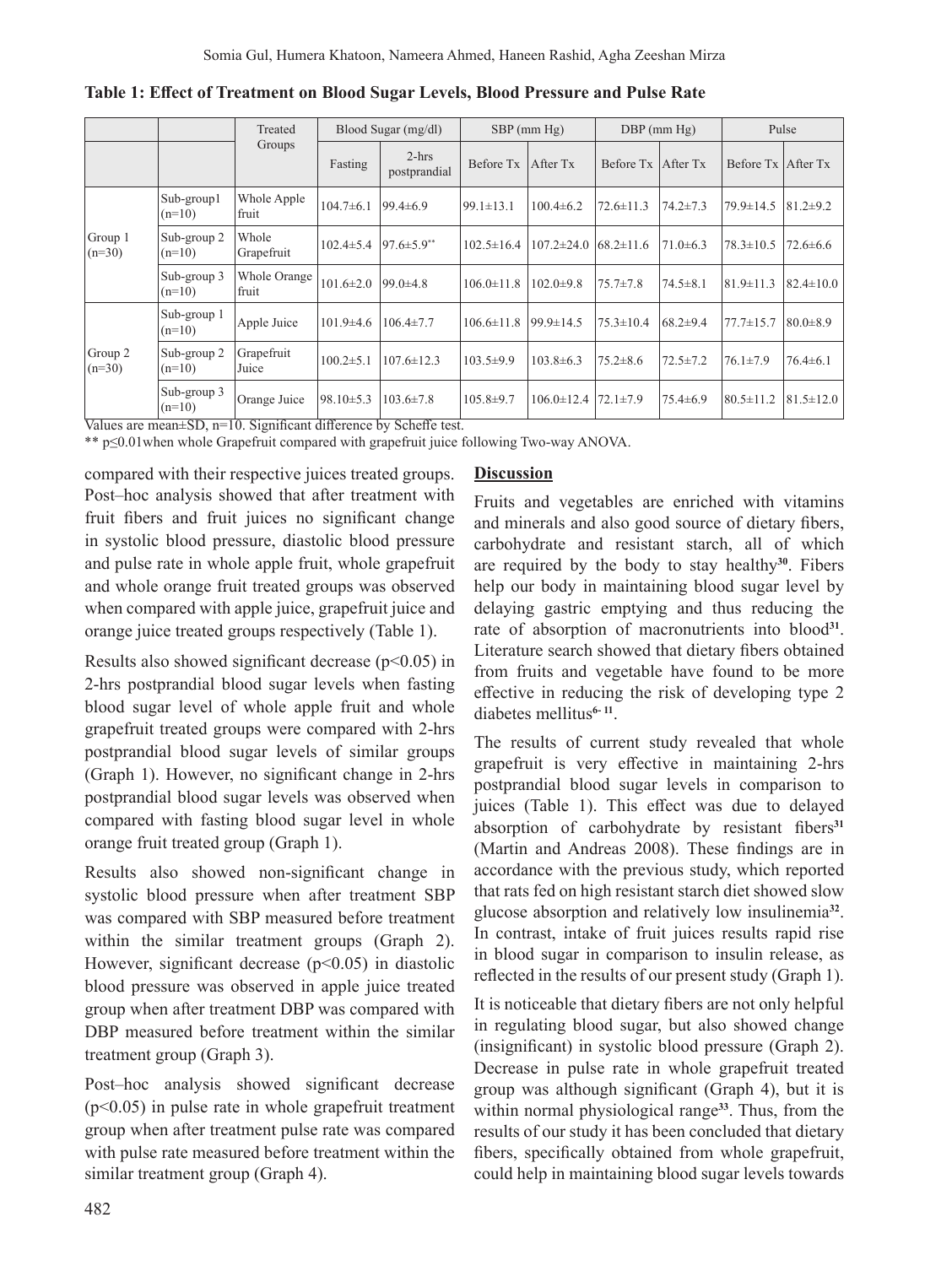normal. Regular intake of fruit fibers also could be beneficial in controlling tachycardia and maintaining heart rate towards normal in patients with diabetes.

High serum cholesterol is the major risk factor for cardiovascular events especially in those with disturbed glycemic control**<sup>34</sup>**. Recently, Khatoon and Najam reported highly significant reduction in cholesterol level when diabetic rats were treated with cornstarch diet along with acarbose**<sup>33</sup>**. Nephropathy is another complication associated with uncontrolled high blood sugar levels**<sup>35</sup>**. Some other recent studies reported beneficial effect of resistant starch diet in diabetic rats as indicated by reduction in serum electrolytes Blood Nitrogen Urea (BUN) and serum creatinine**<sup>36</sup>** and are associated with less risk of druginduced nephropathy in the treatment of T2DM**<sup>37</sup>**.

Thus, from the results of above findings it has been suggested that concurrent administration of dietary fibers in patients with T2DM is not only required to maintain euglycemia, but also needed to lower the risk of diabetes related complications including high blood pressure, hypercholesterolemia and diabetic nephropathy**<sup>4</sup>** . In future, further studies are required to determine whether dietary fiber may be able to aid in the control of normal blood glucose levels in subjects with established T2DM.

### **Conclusion**

Based on above findings, it has been concluded that dietary fiber intake is effective in lowering the risk of diabetes in subjects with risk of having diabetes in their later age because of presence of positive family history, high blood pressure, hypercholesterolemia and other risk factors. Patients with T2DM could be maintained on dietary fibers not only for better glycemic control, but also for controlling diabetes related complication such as high blood pressure. This study could further be extended to assess the effects of dietary fibers (especially obtained from grapefruit) in controlling other diabetes related complications.

**Conflict of interest**: None declared.

### **Contribution of Authors:**

Conception and design: Somia Gul, Nameera Ahmad and Haneen Rashid

Analysis and interpretation of the data: Somia Gul, Humera Khatoon

Drafting of the article: Somia Gul, Nameera Ahmad and Haneen Rashid, Agha Zeeshan Mirza

Final approval of the article: Somia Gul

Collection and assembly of Data: Nameera Ahmad and Haneen Rashid



Graph: 1. Values are mean±SD, n=10. Significant difference by Scheffe test.

\* p≤0.05 when 2-hr postprandial blood sugar level compared with fasting blood sugar levels within the similar groups following Two-way ANOVA.



Graph: 2. Values are mean±SD, n=10. Significant difference by Scheffe test. Non-significant difference when after treatment SBP compared with SBP measured before treatment within the similar groups following Twoway ANOVA. SBP; systolic blood pressure.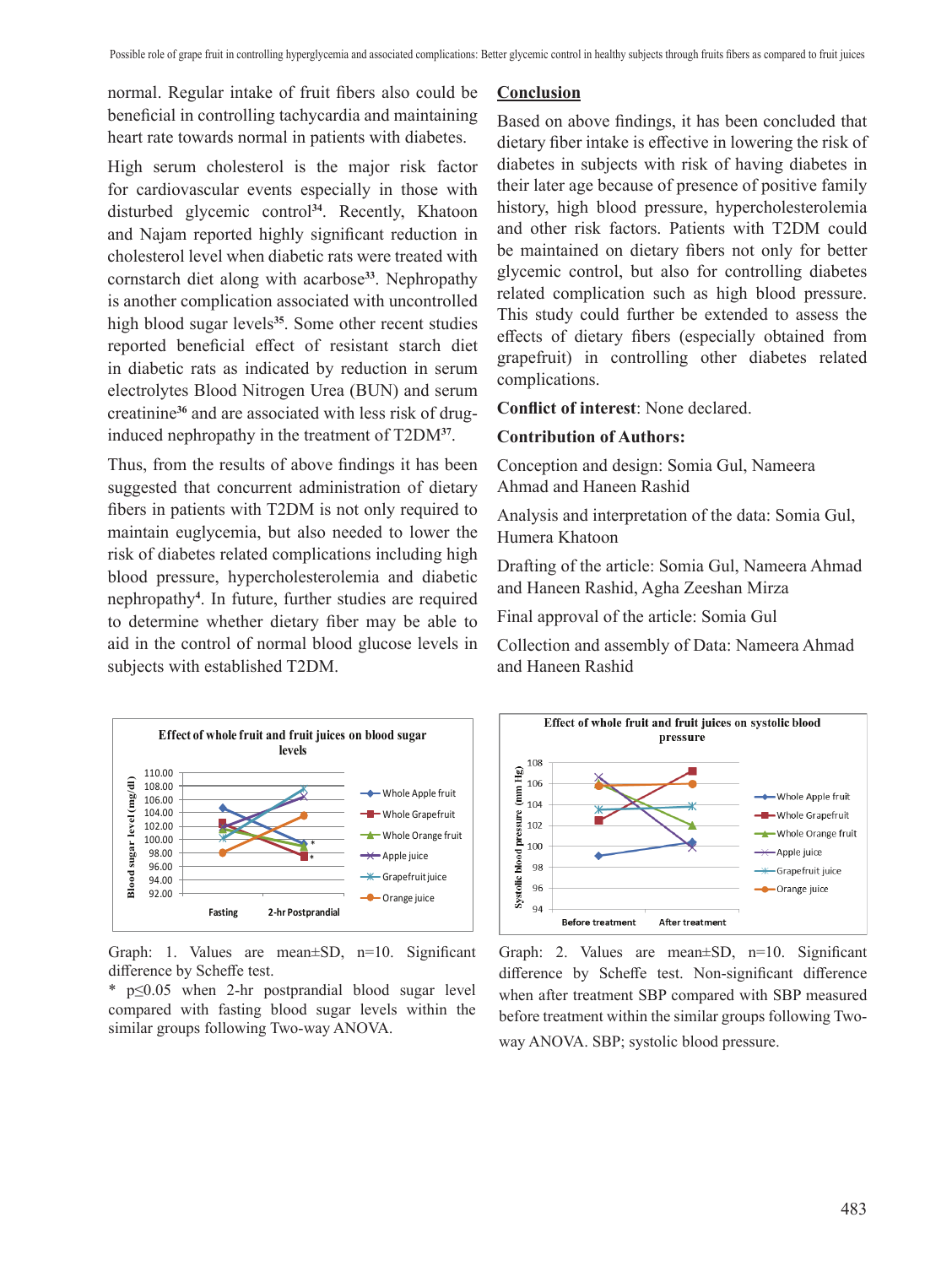

Graph: 3. Values are mean±SD, n=10. Significant difference by Scheffe test. p≤0.05\* when after treatment DBP compared with DBP measured before treatment within the similar group following Two-way ANOVA. DBP; diastolic blood pressure.



Graph: 4. Values are mean±SD, n=10. Significant difference by Scheffe test. p≤0.05\* when after treatment pulse rate compared with pulse rate measured before treatment within the similar group following Two-way ANOVA.

#### **References:**

- 1. Shaw JE, Sicree RA, Zimmet PZ. Global estimates of the prevalence of diabetes for 2010 and 2030. Diabetes Res Clin.Pract 2010; 87:4–14.
- 2. Jonsson B. Revealing the cost of type II diabetes in Europe, Diabetologia 2002; 45:S5–12.
- 3. Gillies CL, Abrams KR, Lambert PC, et al. Pharmacological and lifestyle interventions to prevent or delay type 2 diabetes in people with impaired glucose tolerance: systematic review and meta-analysis. *BMJ* 2007; **334**:299.
- 4. Somia Gul, Nathasha Jawed and Lailoona Jaweed, Pre Diabetes: An alarming and frightening situation about life time syndrome (Diabetes), *Bangladesh Journal of Medical Science* 2016; **15**(4).
- 5. World Health Organization/UN Food and Agriculture Organization. Diet, nutrition and the prevention of chronic diseases: Report of a Joint FAO/WHO Expert Consultation. Geneva: World Health Org., 2003. (Tech. Rep. Ser., no. 916).
- 6. Cooper AJ, Sharp SJ, Lentjes MA, et al. A prospective study of the association between quantity and variety of fruit and vegetable intake and incident type 2 diabetes.

*Diabetes* Care 2012; **35**:1293–300.

- 7. Hamer M, Chida Y. Intake of fruit, vegetables, and antioxidants and risk of type 2 diabetes: systematic review and meta-analysis. *J Hypertens* 2007; **25**:2361–9.
- 8. Carter P, Gray LJ, Troughton J, Khunti K, Davies MJ. Fruit and vegetable intake and incidence of type 2 diabetes mellitus: systematic review and meta-analysis. *BMJ.* 2010; **341**: c4229. doi: 10.1136/bmj.c4229.
- 9. Kurotani K, Nanri A, Goto A, et al. Vegetable and fruit intake and risk of type 2 diabetes: Japan Public Health Center-based Prospective Study. *Br J Nutr* 2013; **109**:709–17.
- 10. Cooper AJ, Forouhi NG, Ye Z, et al. Fruit and vegetable intake and type 2 diabetes: EPIC-InterAct prospective study and meta-analysis. *Eur J Clin Nutr* 2012; **66:**1082–92.
- 11. Muraki I, Imamura F, Manson JE, et al. Fruit consumption and risk of type 2 diabetes: results from three prospective longitudinal cohort studies. *BMJ* 2013; **347:**f5001.
- 12. Arayne M. S., Sultana N., Mirza A. Z., Zuberi M. H. and Siddiqui F. A., *In vitro* hypoglycemic activity of methanolic extract of some indigenous plants, *Pak. J. Pharm. Sci*., 2007, **20**(4), 261-268.
- 13. Min Li, Yingli Fan, Xiaowei Zhang, Wenshang Hou,